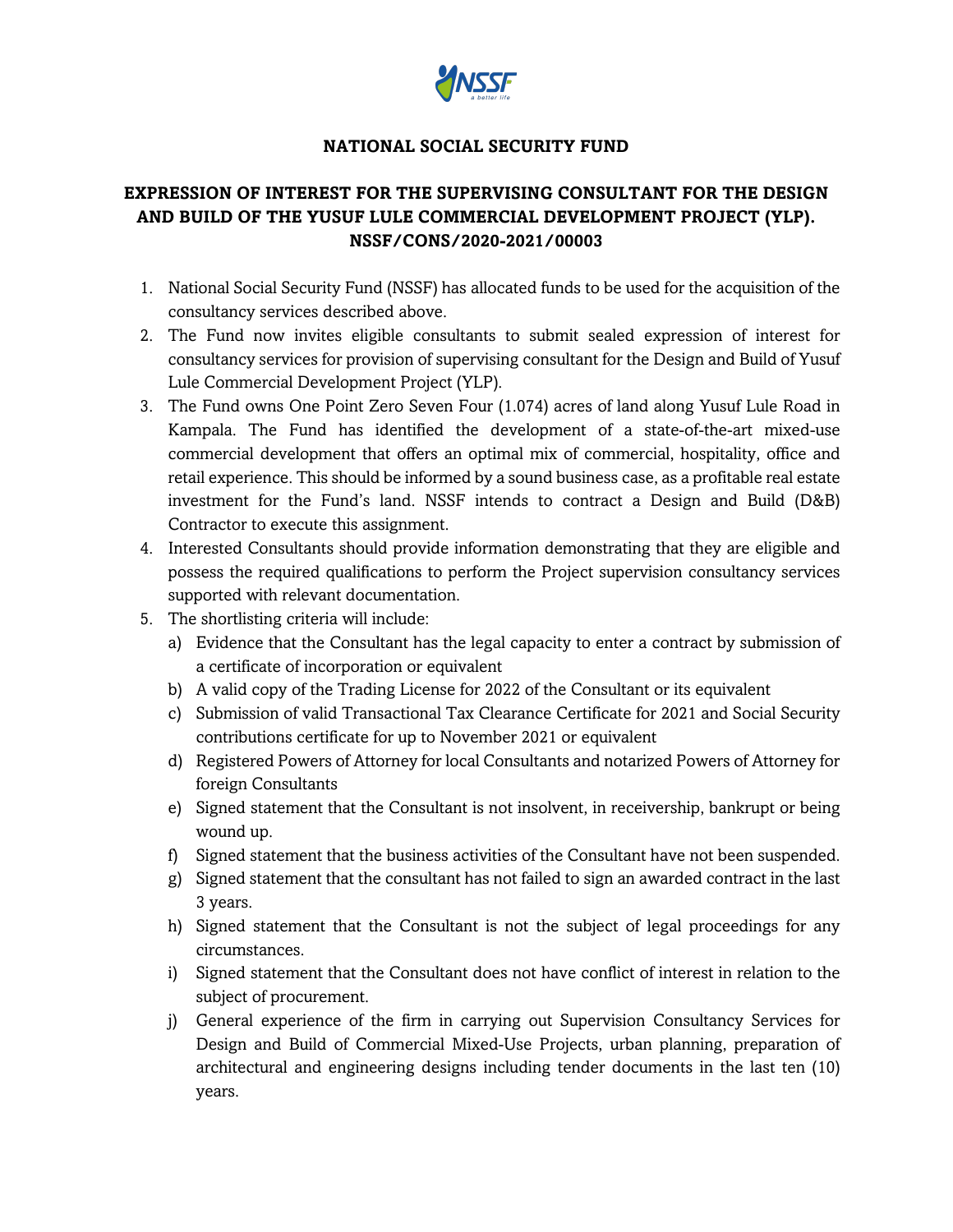

- k) The Consultant must have participated in the supervision of at least Two (2) similar contracts each valued at **USD 20 Million** or equivalent within the last five (5) years. The works should have been successfully completed or up to 70% complete. Evidence shall be progress reports or certificate of completion and copies of contract for each of the projects sited.
- l) The Consultant should demonstrate experience in the following key areas:
	- i. Master planning for comparable Commercial Project
	- ii. Architectural and Engineering Designs for comparable Commercial Project
	- iii. Infrastructural Engineering Designs i.e., Roads, Mechanical and Electrical for comparable Commercial Project

### **6. Key Personnel**

### **i) Project Team Leader**

Shall have a degree in either Civil Engineering, Architecture or Building Economics or any other construction related field and Qualifications in Project Management. The proposed personnel shall have a valid practicing certificate as a Registered Professional Practitioner in Uganda or other recognised Institution or Authority. He/ she shall have atleast 15 years experience as a Project Manager. He/ she shall be Project Manager/ Team Leader on atleast one Project of similar scale and complexity.

### **ii) Architect**

The proposed person shall have a Degree in Architecture. He/ she shall have a valid practicing certifícate as a Registered Architect in Uganda or other recognised Institution or Authority. He/ she shall have a mínimum of 10 years experience as a registered Architect and shall have designed a Project of similar scale and complexity.

### **iii) Structural Engineer**

He/ she shall have a degree in Civil / Structural Engineering. He/ she shall have a valid practicing certificate as a Registered Civil/ Structural Engineer in Uganda or other recognised Institution or Authority. He/ she shall have atleast 10 Years experience as a registered Structural Engineer. He/ she shall demonstrate having carried out the Structural Engineering Design of a Project of similar scale and complexity.

### **iv) Electrical Engineer**

The proposed person shall have a degree in Electrical Engineering. He/ she shall have a valid practicing certificate as a Registered Electrical Engineer in Uganda or other recognised Institution or Authority. He/ she shall have atleast 10 years experience as a Registered Electrical Engineer. He/ she shall demonstrate having carried out the Electrical Engineering Design of a Project of similar scale and complexity.

### **v) Mechanical Engineer**

The proposed person shall have a degree in Mechanical Engineering. He/ she shall have a valid certificate as a Registered Mechanical Engineer in Uganda or other recognised Institution or Authority. He/ she shall have a mínimum of 10 years experience as a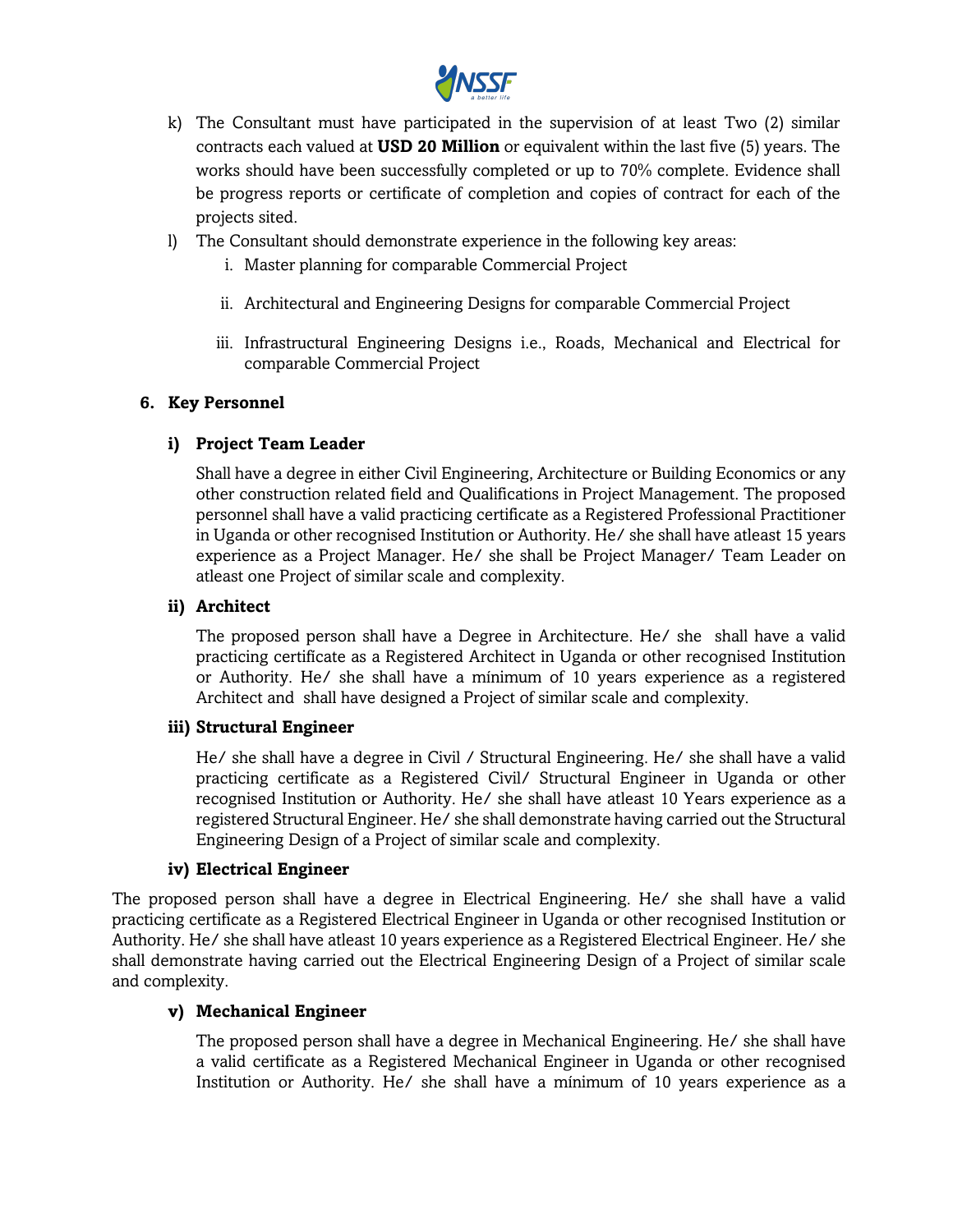

Mechanical Engineer. He/ she shall demonstrate having carried out the Mechanical Engineering Design of a Project of similar scale and complexity.

#### **vi) Quantity Surveyor/ Estimator**

The proposed person shall have a degree in Quantity Surveying or Building Economics. He/ she shall have valid practicing certificate as a Registered Quantity Surveyor/ Estimator in Uganda or other recognised Institution or Authority. He/she shall have 10 years experience as a Quantity Surveyor, and shall demonstrate having carried out the Quantity Surveying of a Project of similar scale and complexity.

#### **vii) Infrastructural Engineer**

The proposed person shall have a degree in Civil Engineering/ Transport/ Infrastructure Engineering. He/ She shall have a valid practicing certificate as a Registered Infrastructural Engineer in Uganda or other recognised Institution or Authority. They shall have atleast 10 years experience as an Infrastructural Engineer and shall demonstrate having carried out the Infrastructural Engineering Design of a Project of similar scale and complexity.

#### **viii) Resident Engineer**

The proposed person shall have a degree in Civil Engineering. He/ She shall have a valid practicing certificate as a Registered Engineer in Uganda or other recognised Institution or Authority and shall have atleast 10 years experience as a Site Engineer. He/ she shall demonstrate having been a Resident Engineer of a Project of similar scale and complexity.

#### **ix) Clerk of Works**

The proposed person shall have a degree in a Civil Engineering, Architecture or Building Economics or any other construction related field with a valid practicing certificate. He/ She shall have a mínimum of 10 years Experience as a Clerk of Works of a Project of similar scale and complexity.

- 7. Consultants may associate with other firms in the form of a registered joint venture or consortium to enhance their qualifications. The form of association where applicable should be indicated in the Expression of Interest.
- 8. Interested Eligible Consultants may obtain further information at the address given below from 8am – 5pm during working days.
- 9. One (01) copy of sealed Expression of Interest must be delivered to **NSSF Workers House,**  13<sup>th</sup> **Floor, Southern Wing, PDU Office** at or before 10:00AM on 24<sup>th</sup> February 2022 and a softcopy submitted through the link here:

https://nssf-

my.sharepoint.com/:f:/g/personal/fkamukama\_nssfug\_org/EjEITyTWL9tEu6DuXTHGtSQ BhYY90D4XJ27sC0DdwBKfYQ?e=BZGKz2

- 10. The notice of expression of interest is available at the NSSF website at www.nssfug.org and www.egpuganda.go.ug
- 11. The planned procurement schedule (subject to changes) is as follows: